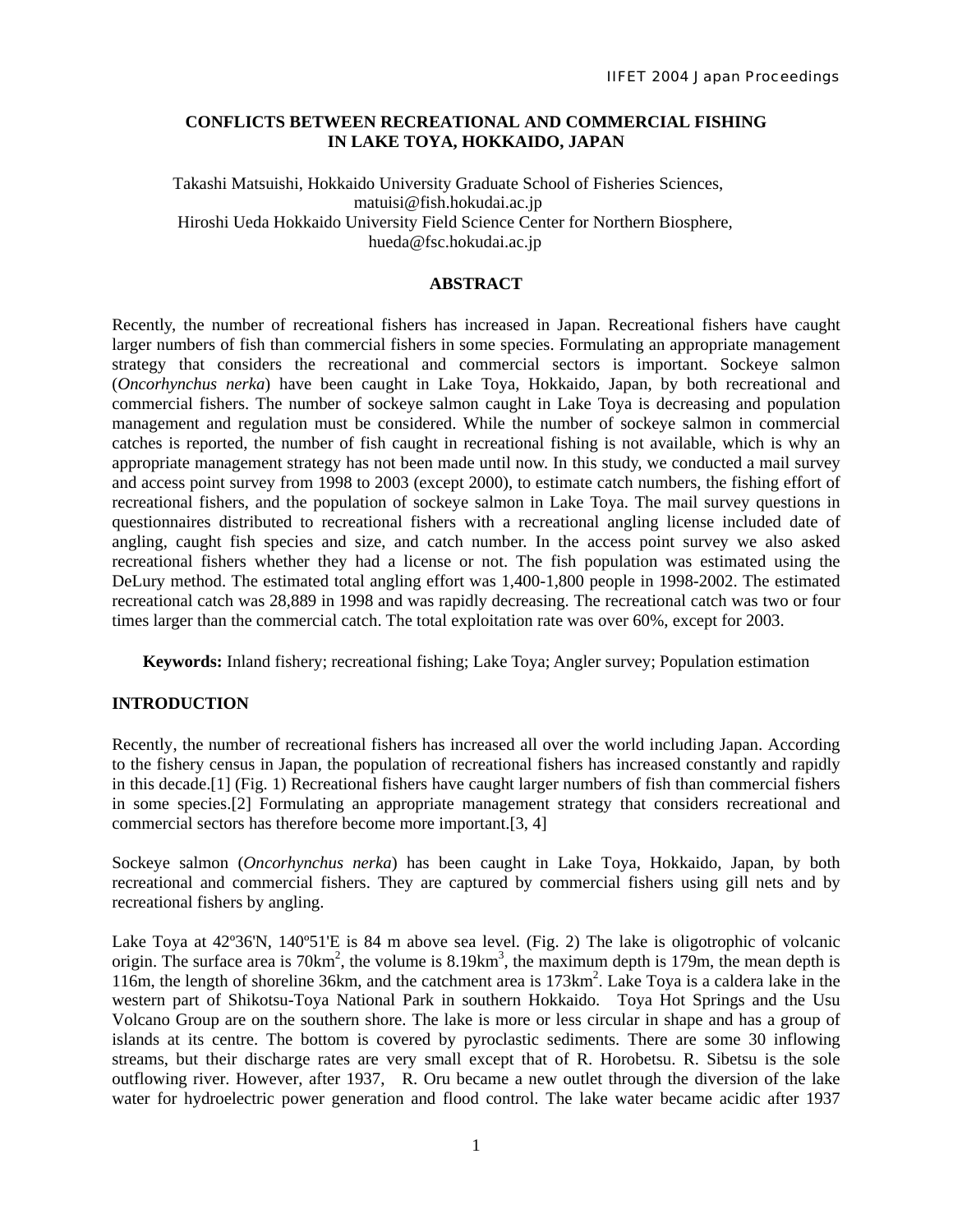owing to the inflow of mining wastewater until pH 5 was reached around 1970, but the acidity has recently been improved to pH 6.8-7.0 after neutralizing treatment in 1972. [5] The lake has sockeye salmon (*Oncorhynchus nerka*), masu salmon (*Oncorhynchus masou*), Japanese pond smelt (*Hypomesus transpacificus nipponensis*), rosy dace (*Tribolodon ezoe*), common freshwater goby (*Chaenogobius* sp.) and floating goby (*Rhinogobius* sp.)[6]



**Figure 1. Population of recreational fishers in Japan according to the fishery census [1]** 



**Figure 2. Location of Lake Toya, Hokkaido Japan.** 

The main fishing period is the month of June. Recreational fishers must buy a fishing license when they fish for recreational purposes in Lake Toya. There are two kinds of fishing license: a season-permit (20,000yen), and a day-permit (1,200yen). The permits allow a minimum length limit of 150 mm for sockeye salmon, a maximum of three rods and three hooks for each rod, and are based on authorized recreational fishing regulations.

According to the data of the Lake Toya Fishery Cooperative Association (FCA), annual commercial fishery catches of sockeye salmon in Lake Toya were 143 t in 1963, but they decreased markedly to 0.5 t in 1966 because of the acidification. After the neutralization treatment in 1972, the catch amount gradually increased and reached 12t in 1992 but it decreased after 1992 (Fig. 3). The sockeye salmon population in Lake Toya is partly sustained by stocking with hatchery-reared larvae released by the Toya FCA. In recent years, the cooperative association could not catch enough mature fish, and the number of released juveniles decreased.

Recently, ecosystem damage by invasion of alien species has been frequently reported in Japan [7-9]. However, few fish of alien species exist in Lake Toya, and their effect is considered to be negligible. The catch-and-release system is widely used by recreational fishers and in some cases the mortality caused by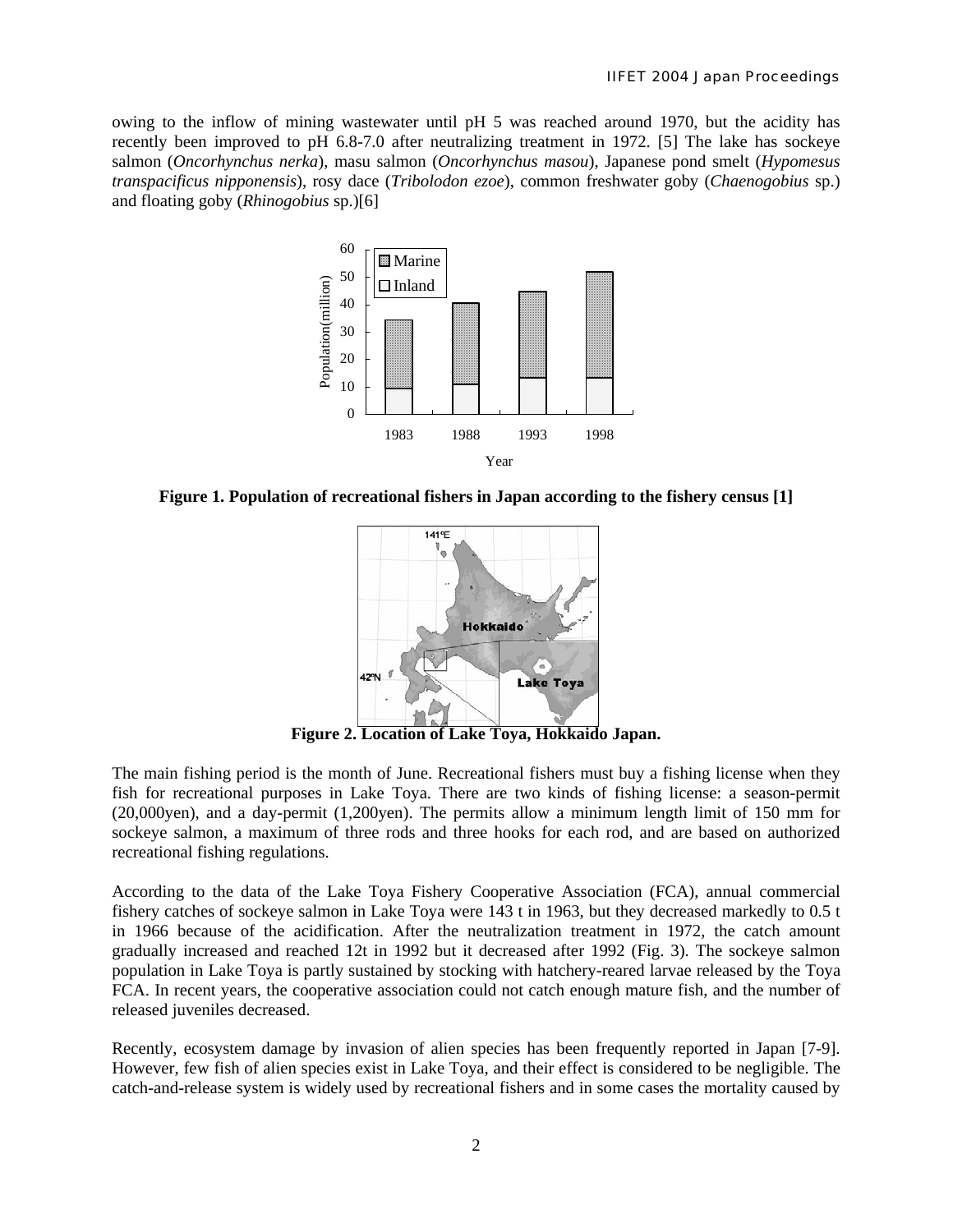angling is considerably small [10-13]. However, with the sockeye salmon in Lake Toya, most recreational fishers do not release the caught fish.

The number of sockeye salmon caught in Lake Toya is decreasing and population management and regulation must be considered. While the number of sockeye salmon in commercial catches is reported, the number of fish caught by recreational fishers is not available, which is why an appropriate management strategy has not been developed until now. The catching of sockeye salmon in Lake Toya is typical of the conflict between commercial and recreational fisheries.



**Figure 3. Commercial catch and number of stocked sockeye salmon.** 

We conducted a mail survey and an access point survey to estimate the catch numbers, the fishing effort of recreational fishers and the population of sockeye salmon in Lake Toya from 1998 to 2003. However we did not conduct this survey in 2000 because of the volcanic eruption of Mt. Usu which is adjacent to Lake Toya. We have already reported some of the results in 1998 and 1999. [3] In this study, we analyzed the data from 1998 to 2003, except 2000.

#### **MATERIALS AND METHODS**

## **Mail survey**

Mail surveys were conducted using questionnaires (Fig.4) distributed with fishing licenses to recreational fishers every day in June from 1998 to 2003, except 2000. The questionnaires were collected mainly by business reply mail. Some of the questionnaires were collected by access point survey interviewers directly.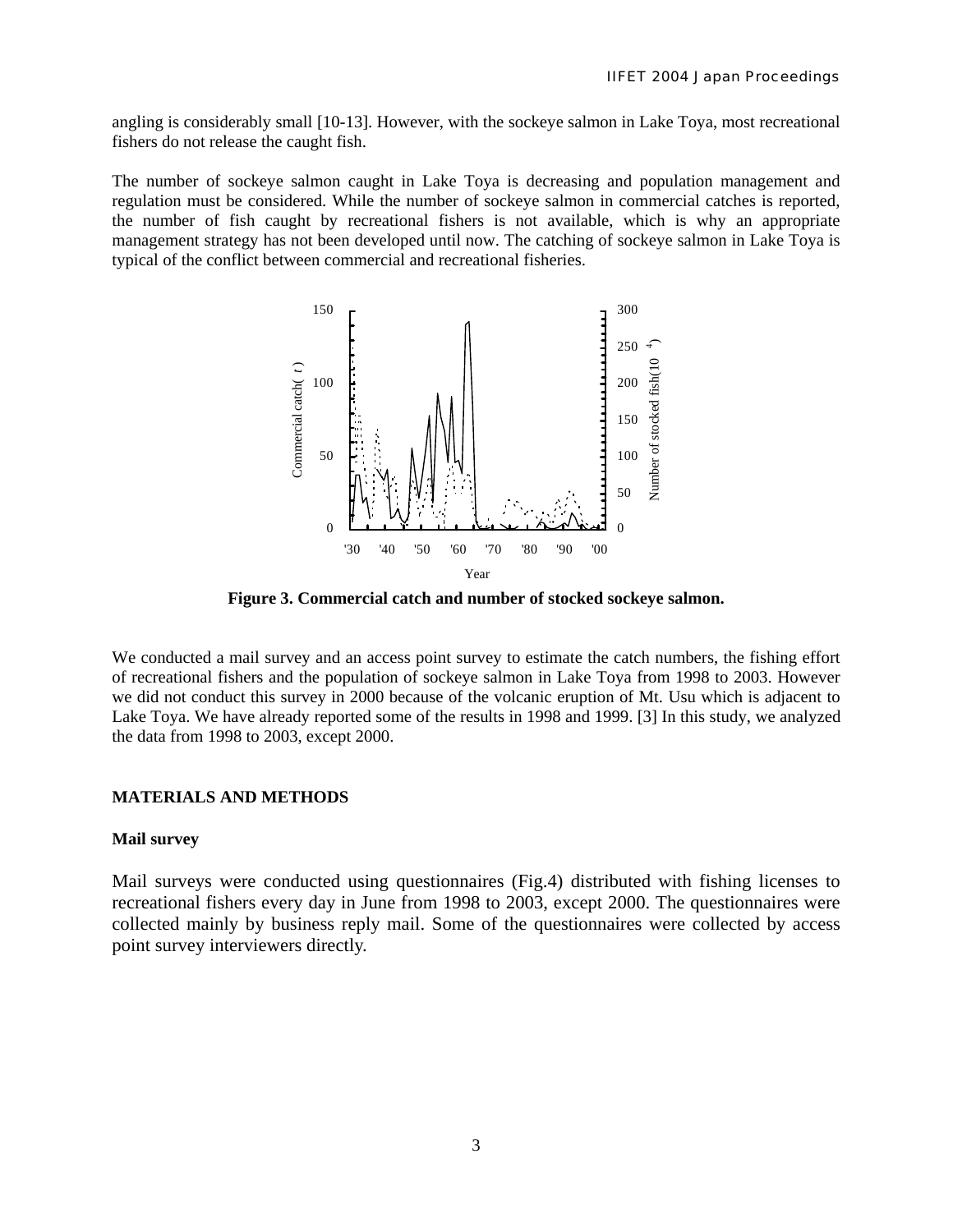| date: June, 1999                                                |
|-----------------------------------------------------------------|
| <b>time:</b> start $\qquad$ : $\qquad$ $\sim$ finish $\qquad$ : |
| angling method: (Please choose one of five)                     |
| 1. hait<br>2.trolling                                           |
| 3. bait and trolling 4. lure 5. fly                             |
|                                                                 |
| age: (m·f) experience: year                                     |
| <b>fishing point:</b> (choose from A to N in the map)           |
| number of rods:                                                 |
| number of hooks: /rod                                           |
|                                                                 |
| species, number, size:                                          |
| (big: over 30cm, medium: 15cm~30cm, small: under 15cm)          |
| This paper is about 15 cm length                                |
|                                                                 |
| sockeye salmon big                                              |
| sockeye salmon medium                                           |
| sockeye salmon small                                            |
| others( )                                                       |
| total                                                           |
| released                                                        |
| Thank you for your cooperation with this research.              |

Fig. 4 The questionnaires used in the survey, originally in Japanese

In the questionnaire, we asked recreational fishers about the date fished, the starting and finishing time, fishing gear and method, the fishing site, the caught fish species, the size of caught fish, and the numbers of caught and released fish.

#### **Access point survey**

We also conducted access point surveys to estimate the proportion of recreational fishers having a fishing license and to find out if the mail survey had a bias. We also investigated more precisely the size and weight of fish caught.

We conducted the access point survey at a minimum of five main landing places for three days every year. We interviewed almost all recreational fishers whose boats returned to the landing places. Interviewers asked recreational fishers if they had a fishing license. We also asked the recreational fishers the same questions as the mail survey questionnaire in order to analyse the bias. We also measured the fork length and weight of the caught fish.

# **Estimations**

We estimated fishing effort and the total catch of recreational fishers of Lake Toya in the season from the angling survey, and the population of sockeye salmon in Lake Toya from both the angling survey and the catch record of the Toya FCA, following the method of the previous report [3]. We also estimated the standard errors of the estimators, but these are not described in this paper.

**1. Angling effort for 1998**: As the number of licenses sold in 1998 was not available, we estimated the return rate from the access point survey. The questionnaire return rate  $\hat{p}$  is estimated as,

$$
\hat{p} = \frac{m}{v},\tag{1}
$$

where  $m$  is the number of recreational fishers who had completed the questionnaire before the interview, and  $\nu$  is the number of recreational fishers interviewed by the access point survey. By using this estimated return rate, fishing effort (person ·day), *X* , is estimated as,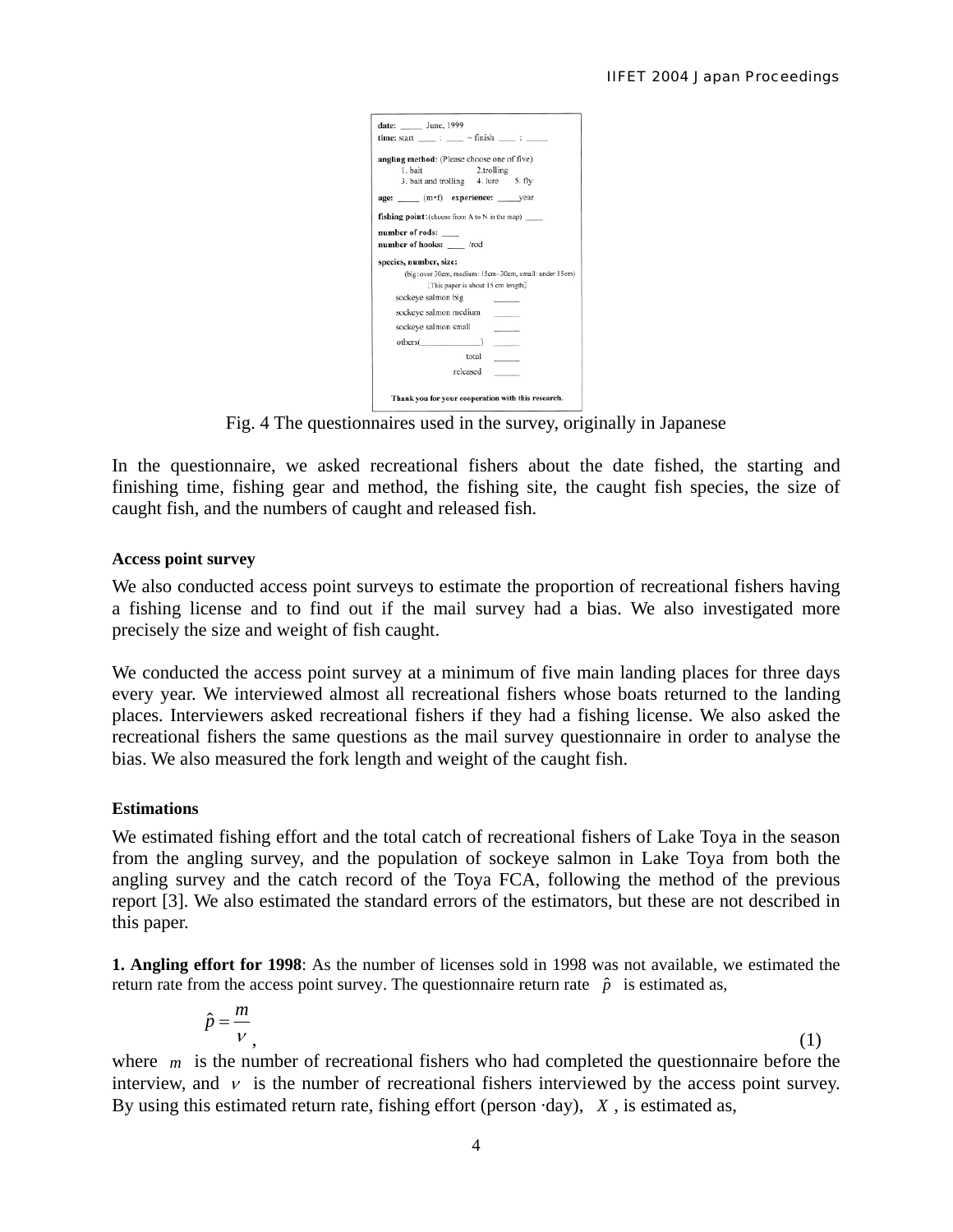$$
\hat{X} = \frac{M}{\hat{p}}\tag{2}
$$

where *M* is number of questionnaires collected.

**2. Angling effort of season licensed recreational fishers in 1999 and after**: The numbers of licenses sold were available both for day licenses and season licenses. The average number of days that a season license recreational fisher fished in the fishing season,  $\hat{d}$ , is calculated as,

$$
\hat{d} = \frac{\sum_{i=1}^{M} d_i}{M},
$$
\n(3)

where  $d_i$  is the number of days that the season license recreational fisher  $i$  fished in the fishing season.

The total fishing effort of season license recreational fishers,  $X<sub>s</sub>$  is estimated as

$$
\hat{X}_s = S_s \cdot \hat{d},\tag{4}
$$

**3. Fishing effort of recreational fishers**: We estimated the probability that an recreational fisher held a license,  $\hat{r}$ , by access point survey as

$$
\hat{r} = \frac{h}{v},\tag{5}
$$

where *h* is the number of recreational fishers interviewed who had a license.

We estimated the total fishing effort of recreational fishers without a season license, i.e., the fishing effort of recreational fishers licensed for a day and without a license in the fishing season,  $X_d$ , as

$$
\hat{X}_d = \frac{S_d}{\hat{r}},\tag{6}
$$

where  $S_d$  is number of sold day license.

**4. Total catch:** The catch rate  $\hat{R}$  is estimated as,

$$
\hat{R} = \frac{\sum_{i=1}^{n} y_i}{n},\tag{7}
$$

where  $y_i$  is the number of catches by a recreational fisher in a day, the information regarding which was collected by questionnaire, and  $n$  is number of  $y_i$  data.

The total catch *Y* is estimated as

$$
\hat{Y} = \hat{X} \cdot \hat{R} \tag{8}
$$

where,

$$
\hat{X} = \hat{X}_d + \hat{X}_s \tag{9}
$$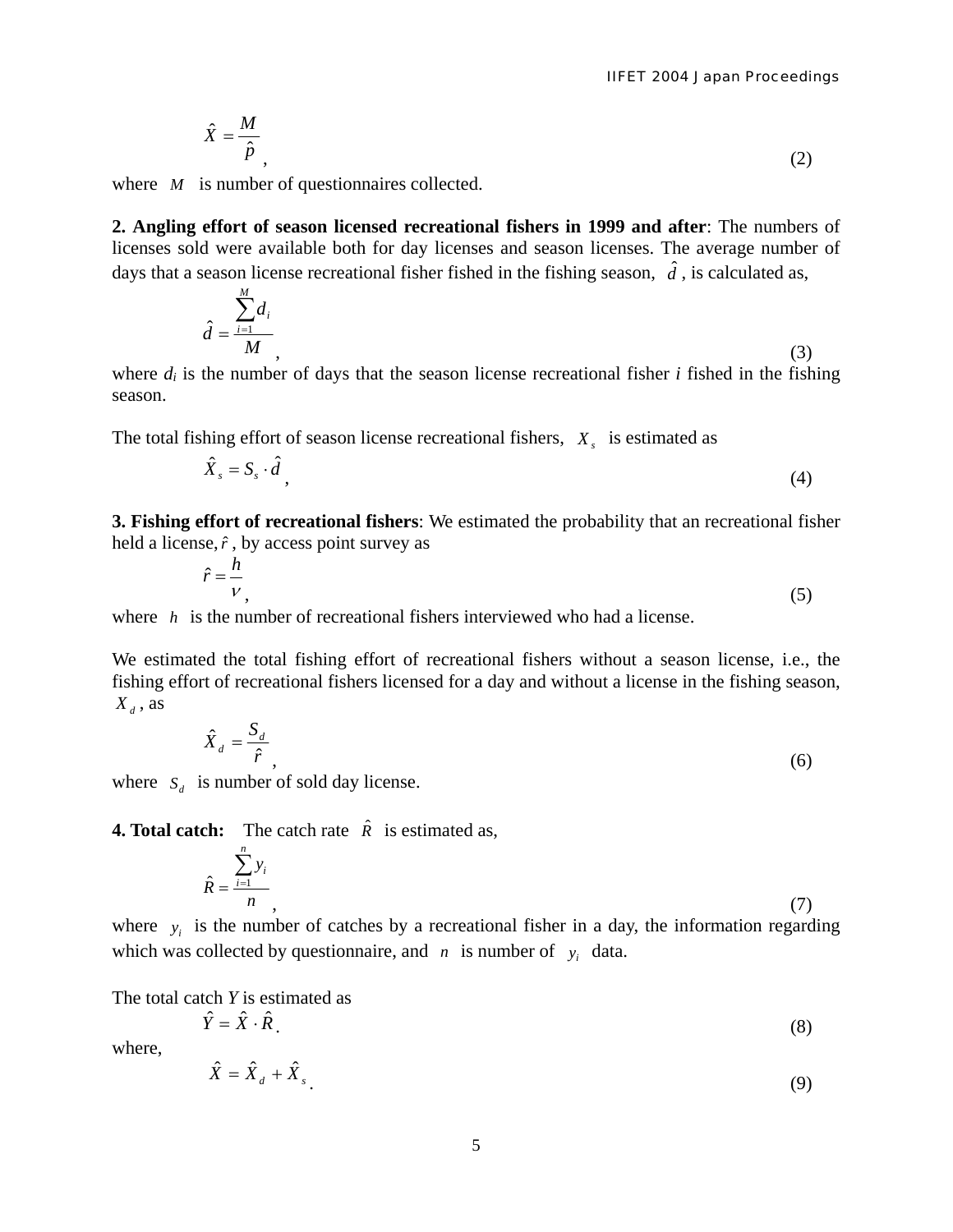**5. Fish population** The fish population number was estimated using the DeLury method [14, 15]. The population dynamics model is

$$
N_{j} = N - \sum_{k=1}^{j-1} \left( \hat{C}_{k}^{(r)} + C_{k}^{(c)} \right),
$$
\n(10)

where  $N_j$  is the population number at the beginning of day  $j$ ,  $N$  is the population number at the beginning of the fishing season,  $\hat{C}_j^{(r)}$  is the estimated catch number of recreational fishers on day *j*,  $C_i^{(c)}$  is the reported catch number of commercial fishers on day *j*.

 $\hat{C}_i^{(r)}$  is estimated as

$$
\hat{C}_j^{(r)} = \sum_{i=1}^{I_j} \frac{y_{ij}}{\hat{a}},\tag{11}
$$

where  $y_{ij}$  is the catch number of recreational fishers *i* on the day *j*,  $\hat{a}$  is the number of replies for the catch number

$$
\hat{a} = \frac{Y}{\sum_{j=1}^{T} \sum_{i=1}^{I_j} y_{ij}},
$$
\n(12)

and  $I_j$  is the number of questionnaires collected on day  $j$ ,  $T$  is the number of days in the fishing season.  $C_k^{(c)}$  was obtained from the Toya FCA.

The estimated catch number in each day is

$$
\hat{y}_{ij} = qN_i \text{ for all } i,
$$
\n(13)

\nthe set of a bit. (13)

where  $q$  is the catchability coefficient.

We estimated *q* and *N*, maximizing the likelihoods [16] of the model below;

$$
L = \frac{1}{\sqrt{2\pi\sigma^2}} \prod_{j=1}^{T} \prod_{i=1}^{I_j} \frac{1}{y_{ij}} \cdot \exp\left[-\frac{(\ln y_{ij} - \ln \hat{y}_j)^2}{2\sigma^2}\right]
$$
(14)

We also examined an alternative model which assumes that the distribution of residuals of  $y_{ij}$  are a normal distribution instead of a log-normal distribution as this model, and found that generally this model fits better than the alternative model.[3]

**6. Escapement** We also estimated the number of fish caught neither by recreational angling nor commercial fisheries in the fishing season. The estimated escapement  $\hat{E}$  is

$$
\hat{E} = \hat{N} - \hat{Y} - C^{(c)},\tag{15}
$$

where

$$
C^{(c)} = \sum_{j=1}^{T} C_j^{(c)} \,. \tag{16}
$$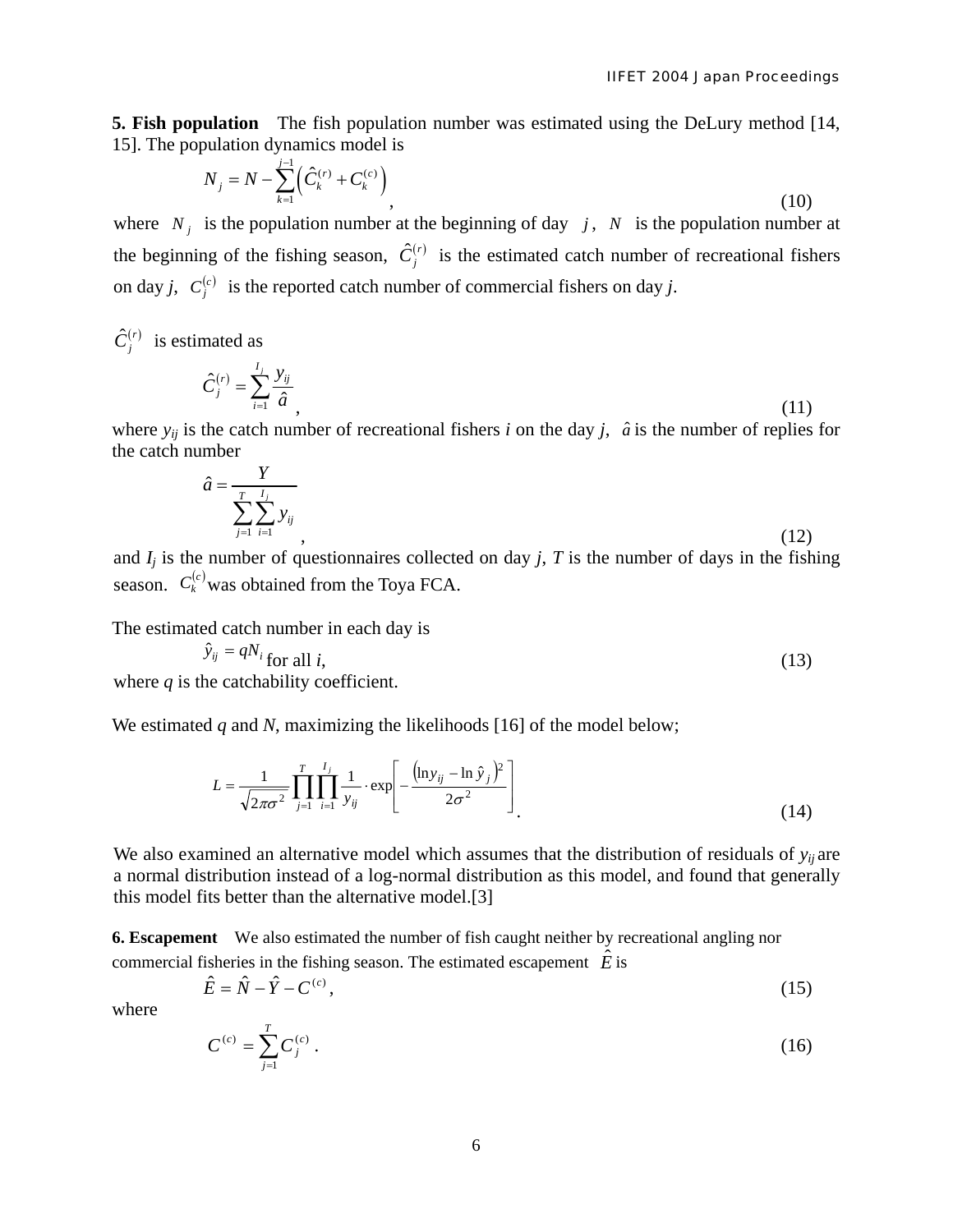## **RESULTS**

## **Fish species**

From the mail survey, almost all fish caught were sockeye salmon. Only the catch reports of sockeye salmon were used for the analysis.

# **Angling effort**

Table 1 shows the estimated angling effort. The efforts are fairly stable from 1998 to 2002 but dramatically decreased in 2003 because the sockeye salmon stock in Lake Toya had decreased.

| ole 1 modification anguing enore for boencye bannon in 1076 mane<br>from 1998 to 2003 except 2000. |                     |                               |                          |                    |                                |        |          |
|----------------------------------------------------------------------------------------------------|---------------------|-------------------------------|--------------------------|--------------------|--------------------------------|--------|----------|
| Year                                                                                               |                     | # Questionnaires<br>collected |                          | <b>Return rate</b> | <b>Angling effort</b><br>±s.e. |        |          |
| 1998                                                                                               | Mail Survey         | 213                           |                          | 0.156              | 1382                           | $+$    | 472      |
|                                                                                                    | Access point survey | 67                            |                          |                    | 67                             | $+$    | $\Omega$ |
|                                                                                                    | Angling association | 311                           |                          |                    | 311                            | $+$    | $\theta$ |
|                                                                                                    | Total               | 591                           |                          | 0.336              | 1760                           | $\pm$  | 472      |
|                                                                                                    |                     | # Licenses<br>sold            | licenses holding<br>rate | # days fished      |                                |        |          |
| 1999                                                                                               | Day license         | 719                           | 0.907                    |                    | 793                            | $+$    | 17       |
|                                                                                                    | Season license      | 36                            |                          | 20.09              | 723                            | $+$    | 68       |
|                                                                                                    | Total               | 755                           |                          |                    | 1516                           | $\pm$  | 70       |
| 2001                                                                                               | Day license         | 632                           | 0.721                    |                    | 877                            | $+$    | 25       |
|                                                                                                    | Season license      | 37                            |                          | 15.9               | 588                            | $\pm$  | 90       |
|                                                                                                    | Total               | 669                           |                          |                    | 1465                           | $\pm$  | 93       |
| 2002                                                                                               | Day license         | 432                           | 0.629                    |                    | 687                            | $^{+}$ | 16       |
|                                                                                                    | Season license      | 42                            |                          | 18.5               | 777                            | $+$    | 42       |
|                                                                                                    | Total               | 474                           |                          |                    | 1464                           | $\pm$  | 44       |
| 2003                                                                                               | Day license         | 294                           | 0.593                    |                    | 496                            | $\pm$  | 6        |
|                                                                                                    | Season license      | 18                            |                          | n.d.               | n.d.                           | $^{+}$ | n.d.     |
|                                                                                                    | Total               | 312                           |                          |                    | 496                            | $\pm$  | 6        |

# **Table 1 Estimated angling effort for sockeye salmon in Toya Lake**

# **Catch**

Table 2 shows the total number of catches by recreational fishers from the angling effort and the catch rate estimated from questionnaires. The catch rate declined rapidly. The catch rate in 2003 was only 6.8% of the catch rate in 1998. Because the angling effort also decreased in 2003, the total catch in 2003 decreased to only 1.9% of that in 1998.

We examined the difference in the catch rate reported by mail survey and access point survey. No significant differences were detected between the two surveys in either year. [3]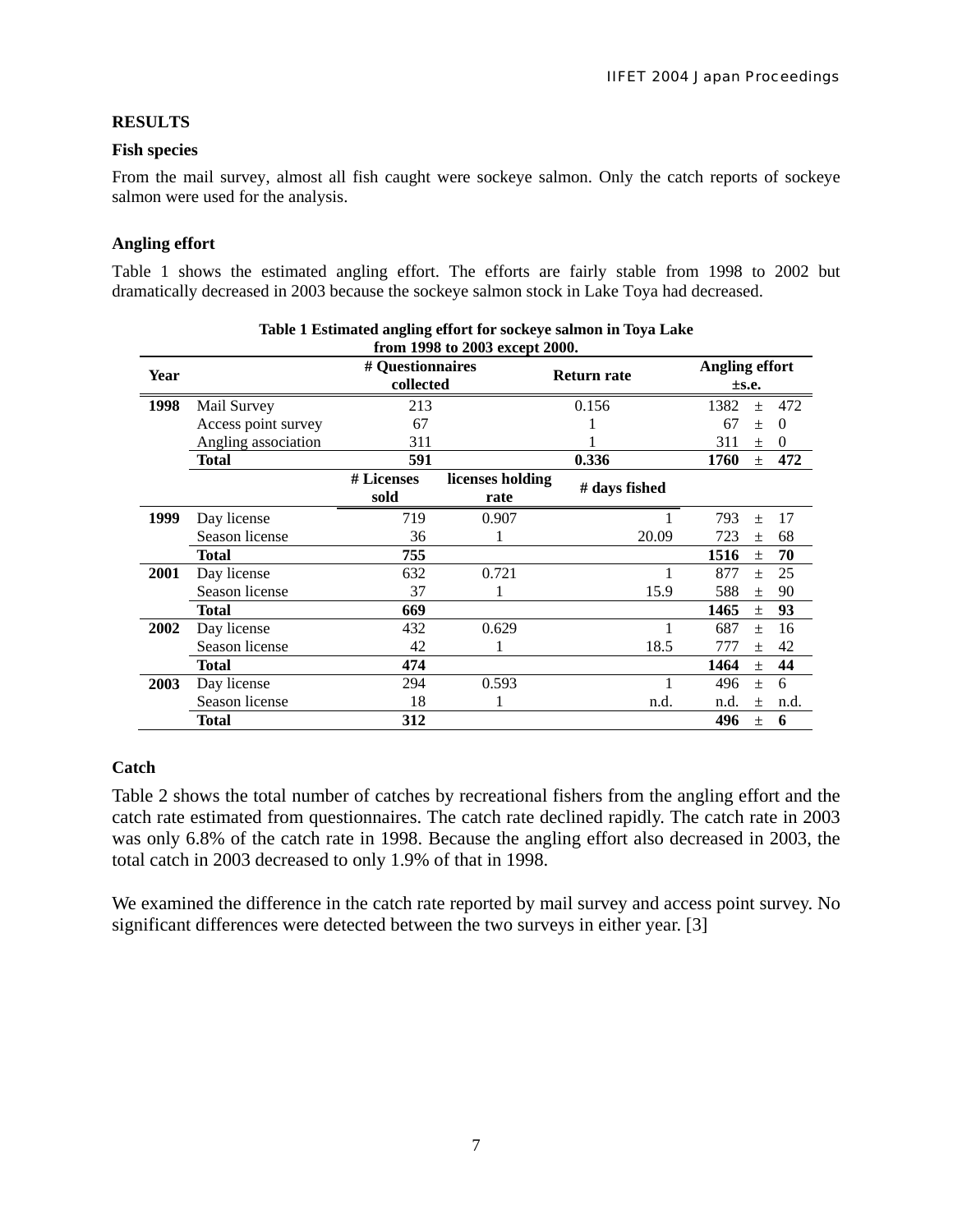| Year | Angling effort |       | Catch rate |            | <b>Total Catch</b> |        |  |
|------|----------------|-------|------------|------------|--------------------|--------|--|
|      | $\pm$ s.e.     |       | $\pm$ s.e. |            | $\pm$ s.e.         |        |  |
| 998  | 1.760          | ±472  | 16.41      | $\pm 0.46$ | 28,889             | ±7795  |  |
| 1999 | $1.516 + 70$   |       | 3.60       | $\pm 0.22$ | $5.455 + 412$      |        |  |
| 2001 | 1.465          | $+93$ | 6.94       | $\pm 0.25$ | 10,173             | $+750$ |  |
| 2002 | 1.464          | $+44$ | 1.65       | $+0.08$    | 2.413              | $+148$ |  |
| 2003 | 496            | $+6$  |            | $+0.11$    | 548                | $+53$  |  |

**Table 2 Estimated number of fishing effort, catch rate and total catches of sockeye salmon by recreational fishers in Lake Toya from 1998 to 2003**

# **Fish population size**

We estimated the population size of sockeye salmon at the beginning of the fishing season (Table 3). The initial population was estimated as 60,262 in 1998 and decreased to 2,958 in 2003, that is, only about 5% of the 1998 population.

| Louinated populations of society standard in Lance Toyle<br>95% confidence intervals are indicated in parenthesis. |            |                    |                          |                      |  |  |  |
|--------------------------------------------------------------------------------------------------------------------|------------|--------------------|--------------------------|----------------------|--|--|--|
| Year                                                                                                               | Population |                    | Catchability coefficient |                      |  |  |  |
| 1998                                                                                                               | 60,262     | (51,673,71,776)    | 0.000321                 | (0.000240, 0.000428) |  |  |  |
| 1999                                                                                                               | 10.806     | (10,300,11,359)    | 0.000434                 | (0.000387, 0.000485) |  |  |  |
| 2001                                                                                                               | 21.698     | (20, 439, 23, 072) | 0.000289                 | (0.000262, 0.000320) |  |  |  |
| 2002                                                                                                               | 5.225      | (4,797,5,681)      | 0.000298                 | (0.000264, 0.000334) |  |  |  |
| 2003                                                                                                               | 2,958      | (2,378,3,595)      | 0.000252                 | (0.000196, 0.000313) |  |  |  |

**Table 3 Estimated populations of sockeye salmon in Lake Toya.** 

The estimated initial population in recreational catch, commercial catch, and escapement are shown in Table 4. From our estimation, 68% (2002) to 78% (1999) of fish were caught in the fishing seasons from 1999 to 2002, except 2000, but only 22% were caught in 2003. Recreational fishers caught much more fish than commercial fishers, the amount being greater by 1.8 times (1999) to 4.4 times (2003).

| commercial catch, and escapement |            |              |            |        |  |  |  |
|----------------------------------|------------|--------------|------------|--------|--|--|--|
| Year                             | Population | Catch        | Escapement |        |  |  |  |
|                                  |            | recreational | commercial |        |  |  |  |
| 1998                             | 60,262     | 28,889       | 8,426      | 23,947 |  |  |  |
|                                  | 100%       | 48%          | 14%        | 38%    |  |  |  |
| 1999                             | 10,806     | 5,455        | 2,983      | 2,368  |  |  |  |
|                                  | 100%       | 50%          | 28%        | 22%    |  |  |  |
| 2001                             | 21,698     | 10,173       | 3,546      | 7,979  |  |  |  |
|                                  | 100%       | 47%          | 16%        | 37%    |  |  |  |
| 2002                             | 5,225      | 2,413        | 1,126      | 1,686  |  |  |  |
|                                  | 100%       | 46%          | 22%        | 32%    |  |  |  |
|                                  | 2,958      | 536          | 121        | 2,301  |  |  |  |
| 2003                             | 100%       | 18%          | 4%         | 78%    |  |  |  |

**Table 4 Estimated initial population numbers, estimated recreational catch,**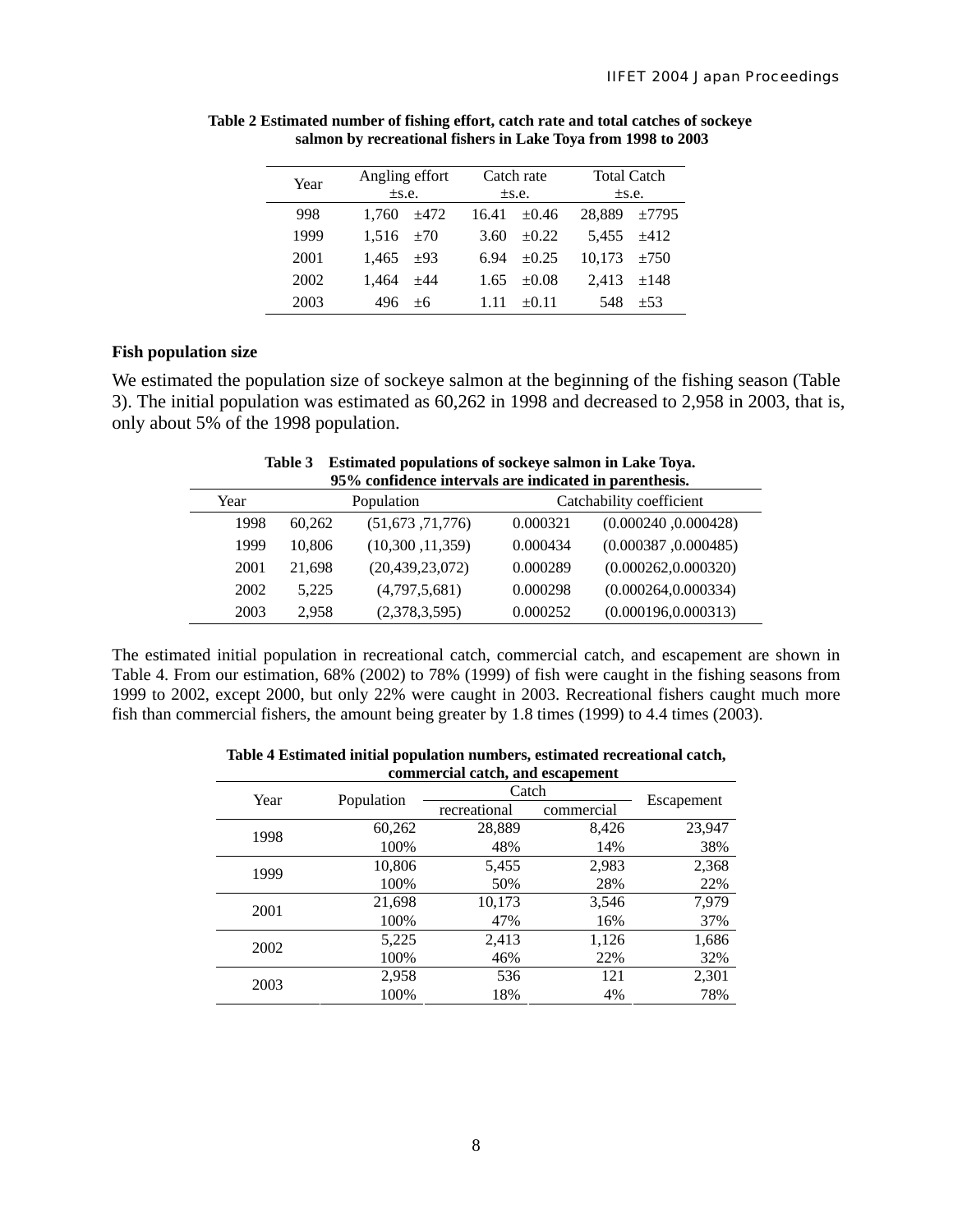#### **DISCUSSION**

Because of the increase in numbers of recreational fishers [1], formulating an appropriate management strategy that considers both recreational and commercial sectors has become more important. In some cases, it was thought that the recreational fishery catches exceeded those of commercial fisheries[2], but recreational fishery catches are usually unavailable, which is why an appropriate management strategy has not been made until now[3, 4]. Thus quantitative information is important for management in order to formulate an appropriate management strategy. Although over fishing of sockeye salmon in Lake Toya has been discussed, no quantitative information has been available. The quantitative results of this study will provide important information in discussing the stock condition and fishery management of sockeye salmon in Lake Toya.

This study offers quantitative information of the Toya Lake sockeye salmon population based on interviews and questionnaires. The reliability of the results largely depends on the quality of data. In this study, we believed that reliable catch data were obtained, by courtesy of the recreational fishers and Toya FCA. In addition, one or more researchers stayed at Lake Toya in the fishing season and communicated with recreational fishers and Toya FCA, which makes the data more reliable. We also compared the reports of a mail survey and an access point survey, and these showed no significant differences, which suggests no bias in estimating the catch rate.

This study revealed that total catches of recreational fishers were 4.5 times (2003) greater at maximum in the years we surveyed. The exploitation rate was high at 79% (1999). It seems that the recreational fishery has an effect on the population dynamics of sockeye salmon in Lake Toya but as we showed in Fig. 1, the population fluctuates dramatically and the fluctuation is partly caused by environmental changes. The mechanism affecting the population dynamics of sockeye salmon in Lake Toya has to be investigated specifically. We are analyzing the age compositions of sockeye salmon samples obtained from non-selective gillnet sampling conducted by Toya Experimental Station, Hokkaido University, and we are estimating the population of sockeye salmon from the early 1990's. This investigation will reveal the stock-recruitment relationship, which can be utilized for future forecasts of population dynamics.

#### **ACKNOWLEDGEMENT**

We thank to I. Shinohara and the members of Toya FCA, K. Nakamura and the members of Hokkaido anglers society, H. Haruna, T. Denpo, A. Narita, A. Tanaka, D. Shimizu for their kind assistance on the survey. This work was supported by a grant from the Ito Foundation for the Promotion of Ichthyology, Tokyo, Japan

### **REFERENCES**

- [1] Anonymous. 1999. *Fishery census of Japan*. Association of Agriculture-Forestry Statistics, Tokyo.
- [2] Imai, T., H. Takama, and I. Shibata, 1994, Estimates of the total amount of red sea bream caught by recreational party boats in Kanagawa Prefecture., *Saibai Giken*, 23, pp.77-83.
- [3] Matsuishi, T., A. Narita, and H. Ueda, 2002, Population assessment of sockeye salmon *Oncorhynchus nerka* caught by recreational angling and commercial fishery in Lake Toya, Japan, *Fisheries Science*, 68(6), pp.1205-11.
- [4] Hamada, K., 1998, Kaimen ni okeru yuugyo no jittai to kadai, *Aquanet*, 1(5), pp.14-7.
- [5] Anonymous. 1990. *Hokkaido no kosho*. Hokkaido Research Institute for Environment Pollution,